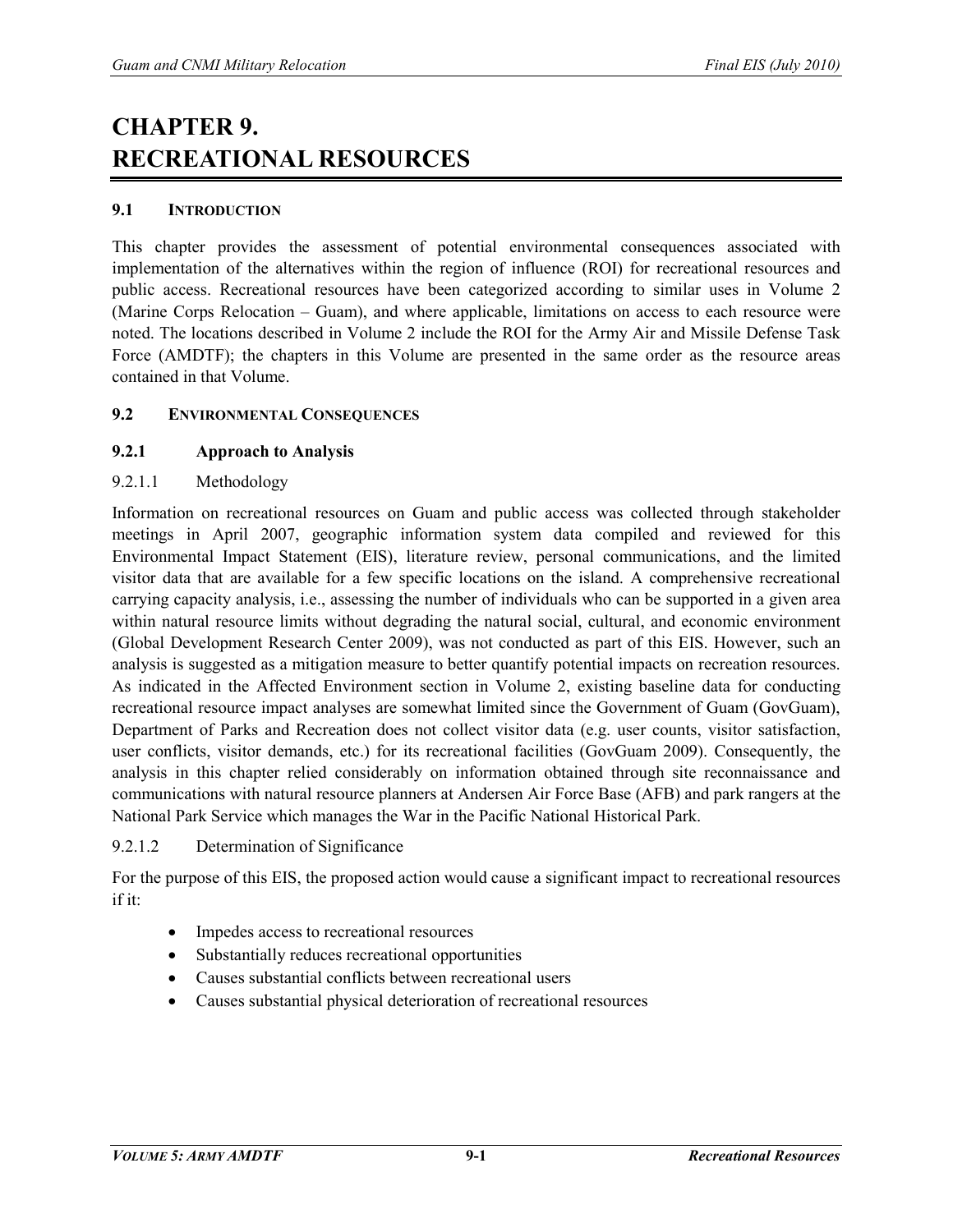## 9.2.1.3 Issues Identified During Public Scoping Process

As part of the analysis, concerns that were mentioned by the public, including regulatory stakeholders, during the public scoping meetings were addressed. These include: the potential impact of the proposed action on civilian access to Department of Defense (DoD) facilities, recreation areas, Apra Harbor, and other locations, both in terms of construction and operation impacts.

## **9.2.2 Headquarters/Housing Alternatives**

This description of environmental consequences addresses all components of the proposed actions for the Army AMDTF. This includes the headquarters/housing component and the munitions storage component, each of which has three alternatives. A full analysis of each alternative is presented beneath the individual headings of this chapter. The weapons emplacement component has four alternatives. Detailed information on the weapons emplacements is contained in a Classified Appendix (Appendix L). A summary of impacts specific to each set of alternatives (including an unclassified summary of weapons emplacement impacts) is presented at the end of this chapter.

For information on impacts due to population growth from the influx of foreign workers please see Volume 2, Chapter 9, section 9.2.2.2.

9.2.2.1 Headquarters/Housing Alternative 1 (Preferred Alternative)

North

## *NCTS Finegayan*

*Construction.* Construction activities associated with the proposed action would occur at Naval Computer and Telecommunications Station (NCTS) Finegayan. Existing recreational resources at NCTS Finegayan are situated outside of the proposed action areas and would not be impacted by construction. Indirect impacts in the form of increased travel time on affected roads may occur, but direct impacts to the recreational resource itself are not expected. Therefore, Alternative 1 would result in no impacts to recreational resources at NCTS Finegayan.

*Operation.* Available recreational resources at NCTS Finegayan include Haputo Ecological Reserve Area (ERA) and Guam National Wildlife Refuge, offering a variety of uses, such as trails, dive sites, passive enjoyment of pristine sand beaches, limestone forests, coral reefs, and ancient pictographic caves. The primary users of these on-base recreational resources would be installation personnel, civilian workers, and their dependents. To shelter military on-base equipments and personnel, as well as to facilitate training operations, persons other than the described would not have access to, and use of, these recreational resources.

The number of potential recreational resource users would increase under Alternative 1 due to the placement of unaccompanied and accompanied housing at NCTS Finegayan. An increase in users would be expected during weekends, holidays, and school vacation months. These potential recreational users may opt to pursue recreational resources on-base at NCTS Finegayan, other bases on Guam, or those available off-base. Persons involved with the proposed action do not represent a significant increase in the number of recreational users islandwide. Nevertheless, some crowding at the existing recreational resources (e.g., more people on trails, beaches, cultural sites) is expected as the result of the presence of the new population on base. Therefore, Alternative 1 would result in less than significant impacts to recreational resources at NCTS Finegayan.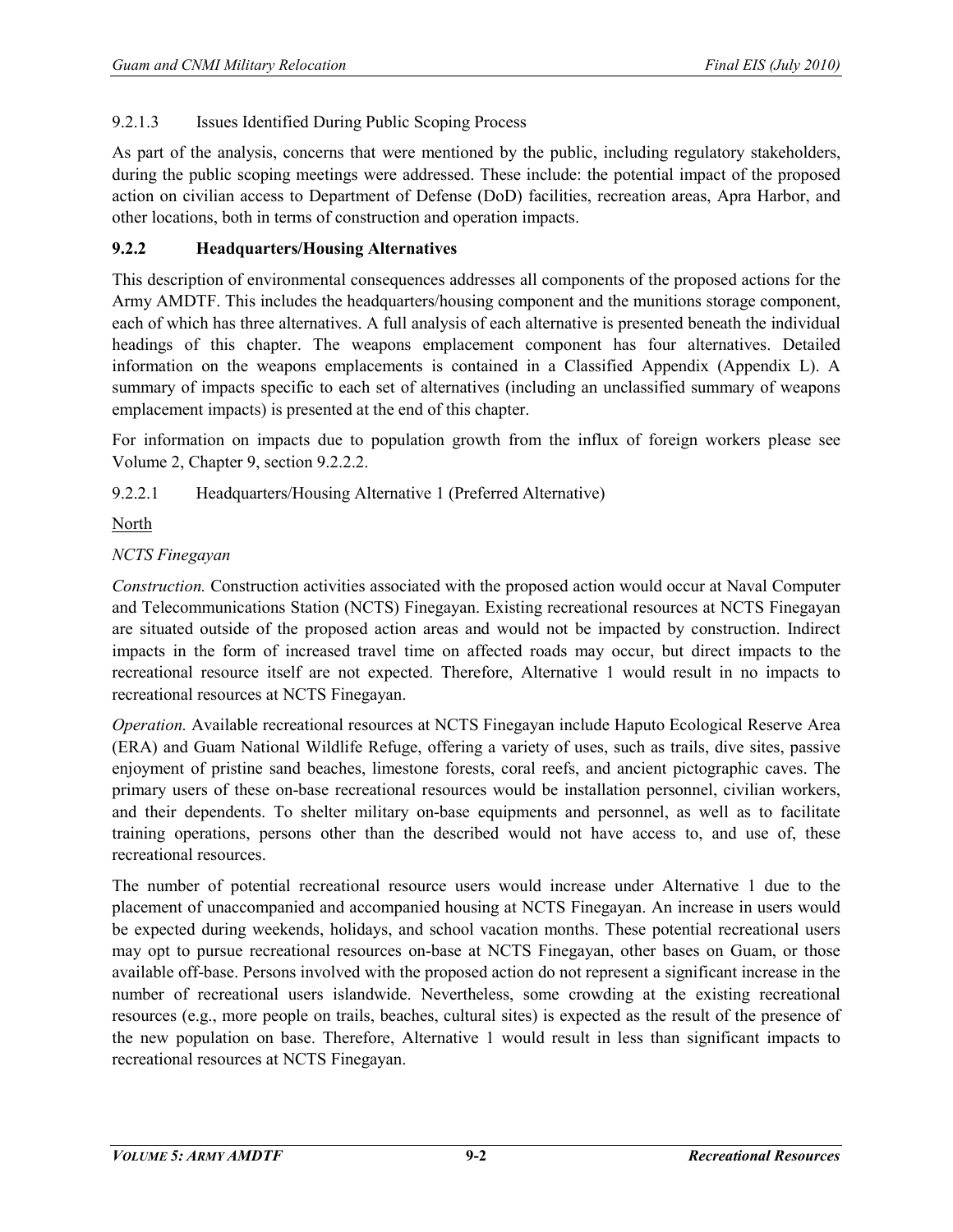## *South Finegayan*

*Construction.* There are no existing recreational resources at South Finegayan. Consequently, there would be no impacts on recreational resources from construction. Therefore, Alternative 1 would result in no impacts to recreational resources at South Finegayan.

*Operation.* There are no existing recreational resources on South Finegayan. Consequently, there would be no impacts on recreational resources from operation. Therefore, Alternative 1 would result in no impacts to recreational resources at South Finegayan.

## Central

## *Navy Barrigada*

*Construction.* The construction activities associated with the proposed action would not occur at Navy Barrigada; however, persons attempting to reach the Admiral Nimitz Golf Course—the sole recreational resource on-base—may experience increased travel time due to the presence of construction-related vehicles. Increased time traveling on affected roads may occur, but direct impacts to the recreational resource itself are not expected. Therefore, Alternative 1 would result in no impacts to recreational resources at Navy Barrigada.

*Operation.* The sole recreational resource at Navy Barrigada features one of two golf courses available to installation personnel and guests on Guam, the Admiral Nimitz Golf Course. Golf courses on-base tend to offer lower fees than public and private courses, i.e., Nimitz Golf Course offers a tee time fee ranging from \$30 to \$49, weekdays and weekends, respectively, while public/private golf courses off base charge from \$70 to \$160 for weekdays and weekends (Barrigada Admiral Nimitz Golf Course, 2009; Guam Golfnet 2009). The new Army AMDTF population could potentially increase the number of golf course users. An increase in the number of golfers could potentially lead to reduced availability of tee times at the golf course. To alleviate this impact, quality of life (QOL) facilities offering a range of recreational alternatives would be constructed along with the new Army Headquarters/Housing facilities. Impacts for the new QOL facilities during the operational period are addressed in Volume 2, Chapter 9. Cumulative impacts to recreational resources are addressed in Volume 7. Under Alternative 1, comparable and/or alternate recreational options would be presented to the potential users near where the new Army population would live at Navy Barrigada. Therefore, under Alternative 1 impacts to the recreational resources at Navy Barrigada would be less than significant.

# *Air Force Barrigada*

*Construction.* There are no recreational resources on Air Force Barrigada. Consequently, no impact would occur on recreational resources from construction. Therefore, Alternative 1 would result in no impacts to recreational resources at Air Force Barrigada.

*Operation.* There are no recreational resources sited on Air Force Barrigada. Consequently, no impact would occur to recreational resources from operation at Air Force Barrigada. Therefore, Alternative 1 would result in no impacts to recreational resources at Air Force Barrigada.

# Alternative 1 Proposed Mitigation Measures

Proposed QOL facilities offering comparable and alternate choices of recreational resources for use by the new Army population would minimize impacts associated with implementation of Alternative 1; therefore, no mitigation measures are proposed.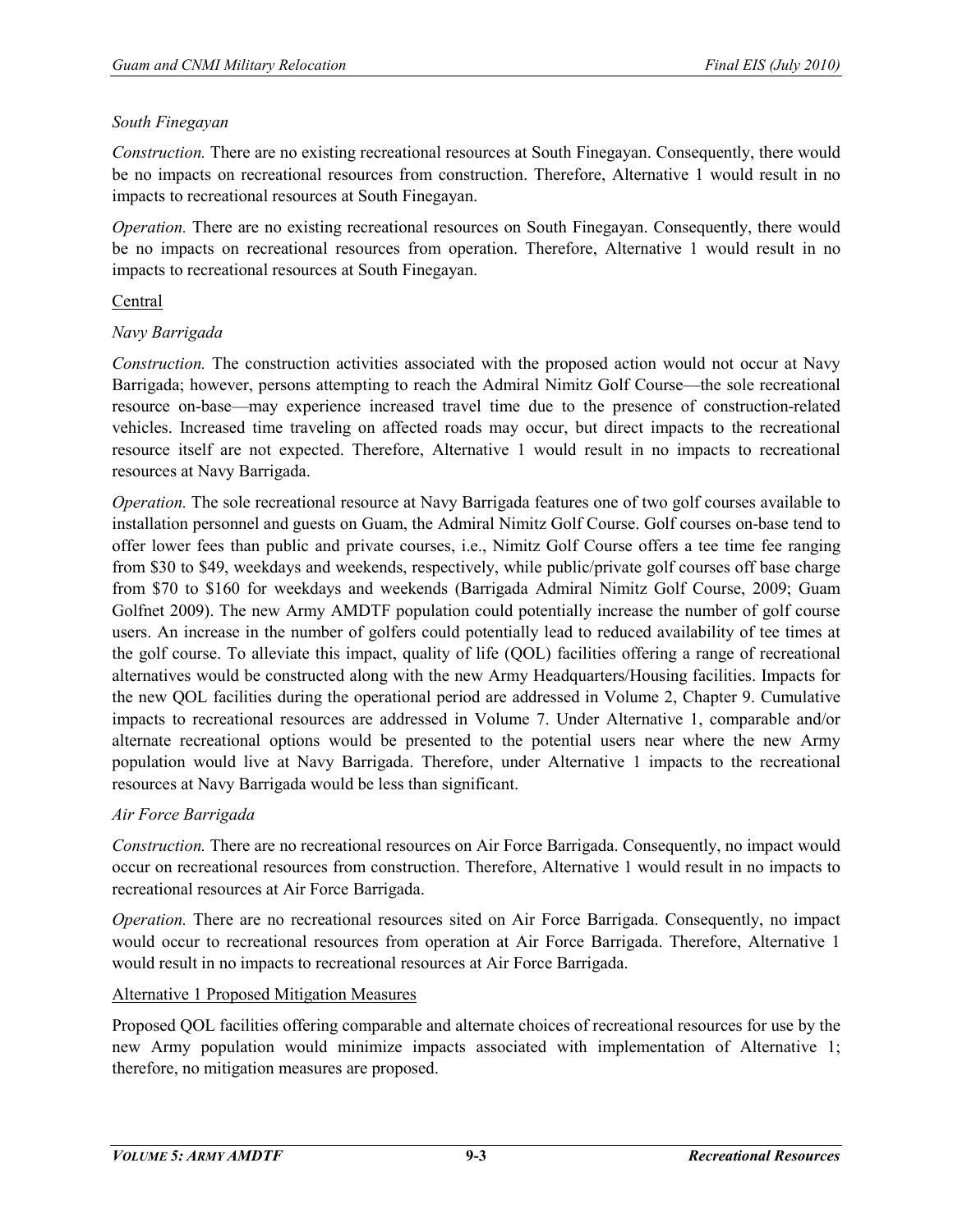# 9.2.2.2 Headquarters/Housing Alternative 2

#### North

## *NCTS Finegayan*

*Construction.* Construction activities associated with the proposed action would occur at Navy Barrigada. Existing recreational resources at Navy Barrigada are situated outside of the proposed action areas and would not be impacted by construction. Increased travel time on affected roads may occur, but impacts to the recreational resource itself are not expected. Alternative 2 would result in no impacts to recreational resources at NCTS Finegayan.

*Operation.* Under Alternative 2, housing would be located in Navy Barrigada, where the Admiral Nimitz Golf Course is the only recreational resource present. Army personnel and their dependents inhabiting the proposed housing would have to travel elsewhere to pursue recreational activities other than golf. Navy Barrigada is situated near the east coast of Guam and adjoining villages in central and southern Guam, so there are comparable and/or alternate forms of recreational resources similar to those of NCTS Finegayan that are available as viable options. However, NCTS Finegayan offers a sense of exclusivity to its users (military and their dependents and guests only), as well as unique resources not found in other parts of the island. As a result, it can be reasonably anticipated that the resources at NCTS Finegayan would continue to experience usership, but at a lesser degree than where housing elements are co-located with recreational resources. Therefore, Alternative 2 would result in less than significant impact to recreational resources at NCTS Finegayan.

#### *South Finegayan*

*Construction.* There are no existing recreational resources at South Finegayan. Consequently, there would be no impacts on recreational resources from construction or operation at South Finegayan. Therefore, Alternative 2 would result in no impacts to recreational resources at South Finegayan.

*Operation.* There are no existing recreational resources on South Finegayan. Consequently, there would be no impacts on recreational resources from construction or operation at South Finegayan. Therefore, Alternative 2 would result in no impacts to recreational resources at South Finegayan.

# Central

#### *Navy Barrigada*

*Construction.* The construction activities associated with the proposed action would occur at Navy Barrigada. Persons attempting to reach the Admiral Nimitz Golf Course—the sole recreational resource on-base—may experience increased travel time due to the presence of construction-related vehicles. Increased time traveling on affected roads may occur, but impacts to the recreational resource is not expected. Therefore, Alternative 2 would result in no impacts to recreational resources at Navy Barrigada.

*Operation.* The proposed new AMDTF housing at Navy Barrigada would be located near the Admiral Nimitz Golf Course. An increased permanent population near the sole on-base recreational resource may bring more users (e.g. walk-on golfers) to the course as a result of the proposed action. Similar to the effects described under Alternative 1, the potential impacts, such as reduced availability of tee times may be minimized by alternate forms of recreational activities. As also discussed under Alternative 1, this need would be met by the proposed QOL features that would be constucted at Navy Barrigada along with the Headquarters/Housing facilities. Therefore, Alternative 2 would result in less than significant impacts to recreational resources at Navy Barrigada. Impacts for the new QOL facilities during the operational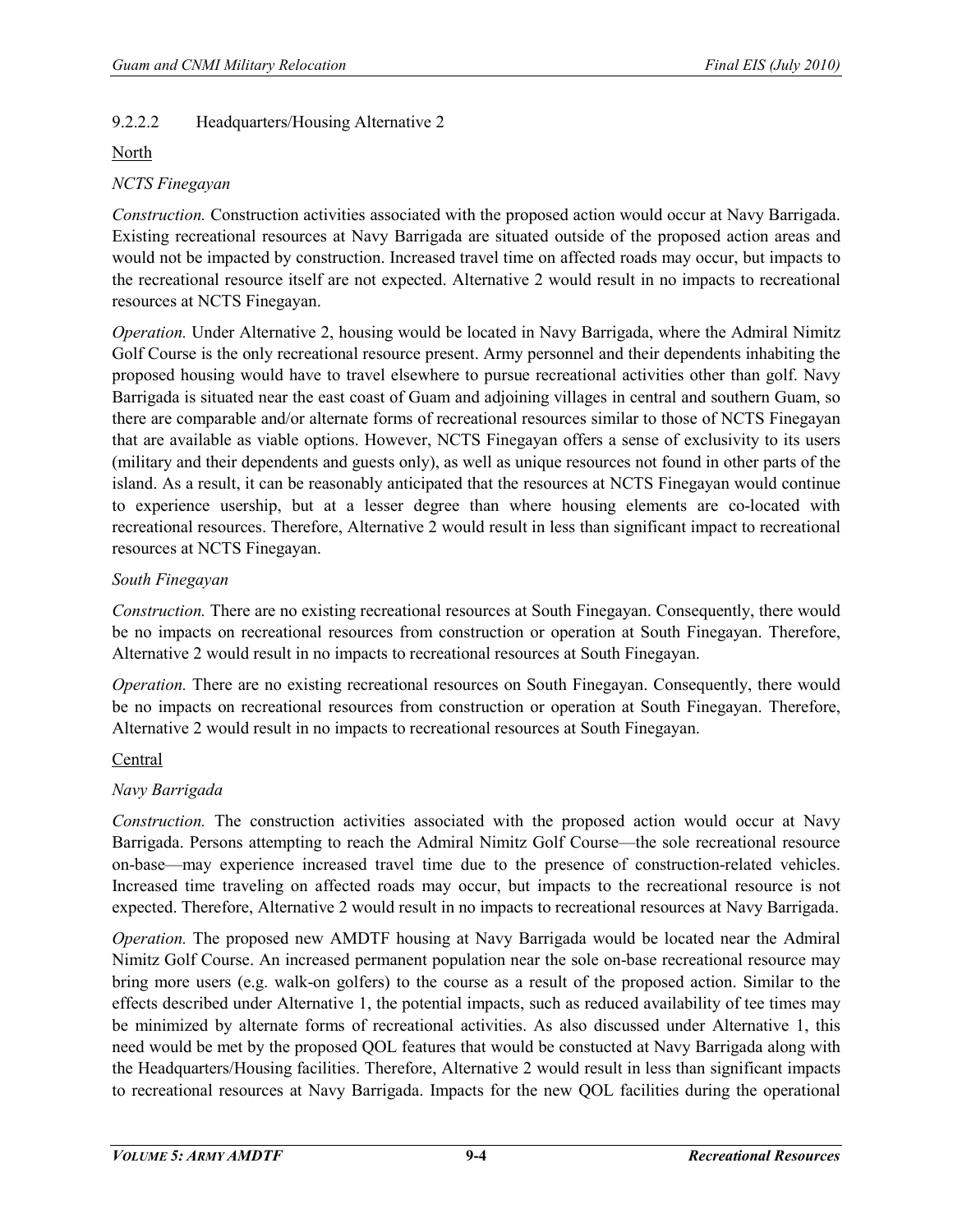period are addressed in Volume 2, Chapter 9. Cumulative impacts to recreational resources are addressed in Volume 7.

## *Air Force Barrigada*

*Construction.* There are no existing recreational resources at Air Force Barrigada. Consequently, there would be no impacts on recreational resources from construction or operation at Air Force Barrigada. Therefore, Alternative 2 would result in no impacts to recreational resources at Air Force Barrigada.

*Operation.* There are no existing recreational resources on Air Force Barrigada. Consequently, there would be no impacts on recreational resources from construction or operation at Air Force Barrigada. Therefore, Alternative 2 would result in no impacts to recreational resources at Air Force Barrigada.

#### Alternative 2 Proposed Mitigation Measures

No mitigation measures are proposed.

9.2.2.3 Headquarters/Housing Alternative 3

North

#### *NCTS Finegayan*

*Construction.* Construction activities associated with the proposed action would occur at NCTS Finegayan. Existing recreational resources at NCTS Finegayan are situated outside of the proposed action areas and would not be impacted by construction. Increased travel time on affected roads may occur; however, impacts to the recreational resource itself are not expected. Therefore, Alternative 3 would result in no impacts to recreational resources at NCTS Finegayan.

*Operation.* The impacts under Alternative 3 would be similar to, but reduced from those described for Alternative 1. The primary difference, as it affects recreational resources, is that under Alternative 3 NCTS Finegayan would host only unaccompanied personnel housing. The absence of dependents on NCTS Finegayan would reduce the number of potential users of recreational resources during weekends, holidays, and school vacation months. The number of recreational users at NCTS Finegayan could possibly remain negligible in the likely event the would-be users opt to seek recreational resources on other bases or off-base. Therefore, Alternative 3 would result in less than significant impacts to recreational resources at NCTS Finegayan.

#### *South Finegayan*

*Construction.* There are no existing recreational resources at South Finegayan. Consequently, there would be no impacts on recreational resources from construction or operation at South Finegayan. Therefore, Alternative 3 would result in no impacts to recreational resources at South Finegayan.

*Operation.* There are no existing recreational resources on South Finegayan. Consequently, there would be no impacts on recreational resources from construction or operation at South Finegayan. Therefore, Alternative 3 would result in no impacts to recreational resources at South Finegayan.

#### Central

#### *Navy Barrigada*

*Construction.* The construction activities associated with the proposed action would occur at Navy Barrigada. Persons attempting to reach the Admiral Nimitz Golf Course—the sole recreational resource on base—may experience increased travel time due to the presence of construction related vehicles.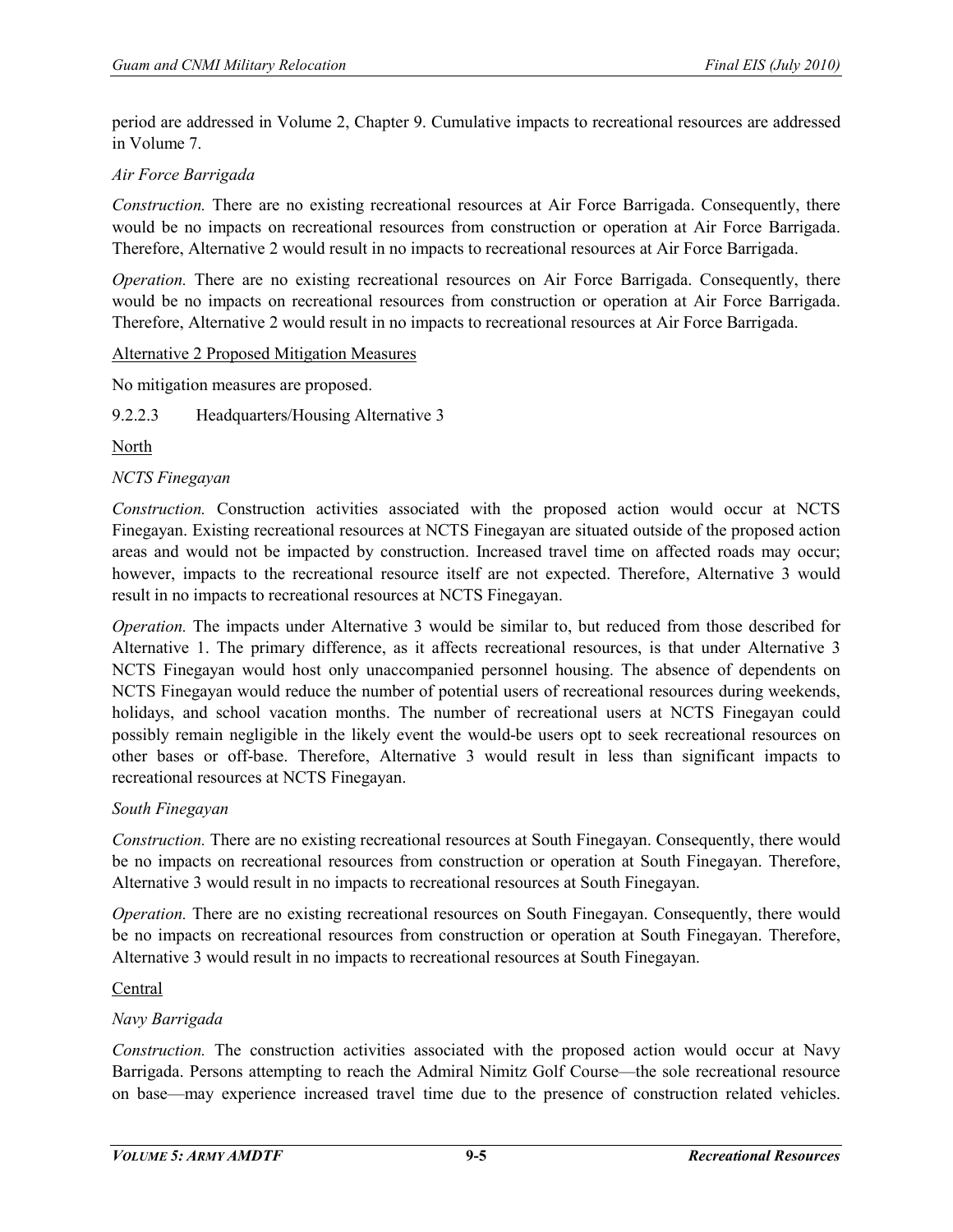Increased time traveling on affected roads may occur; however, direct impacts to the recreational resource is not expected. Therefore, Alternative 3 would result in no impacts to recreational resources at Navy Barrigada.

*Operation.* The proposed new AMDTF housing at Navy Barrigada would be located near the Admiral Nimitz Golf Course. An increased permanent population near the sole on-base recreational resource may bring more users (e.g. walk-on golfers) to the course as a result of the proposed action. Similar to the effects described under Alternative 1, the potential impacts, such as reduced availability of tee times may be minimized by alternate forms of recreational activities. As discussed under Alternative 1, this need would be met by the proposed QOL features at NCTS Finegayan. Therefore, Alternative 3 would result in less than significant impacts to recreational resources at Navy Barrigada.

# *Air Force Barrigada*

*Construction.* There are no recreational resources on Air Force Barrigada. Consequently, no impact would occur on recreational resources from construction. Therefore, Alternative 3 would result in no impacts to recreational resources at Air Force Barrigada.

*Operation.* There are no recreational resources sited on Air Force Barrigada. Consequently, no impact would occur to recreational resources from operation at Air Force Barrigada. Therefore, Alternative 3 would result in no impacts to recreational resources at Air Force Barrigada. Impacts for the new QOL facilities during the operational period are addressed in Volume 2, Chapter 9. Cumulative impacts to recreational resources are addressed in Volume 7.

#### Alternative 3 Proposed Mitigation Measures

No mitigation measures are proposed.

Munitions Storage Alternatives

# 9.2.2.4 Munitions Storage Alternative 1 (Preferred Alternative)

#### Construction

The construction for the proposed earth covered magazines and or modular storage magazine would take place inside Andersen AFB munitions storage area (MSA) 1, about one mile (1.6 km) north of the intersection of Routes 9 and 3A. There are no recreational resources at or near this location. There are several recreational resources on the northern tip of Guam accessible via Route 3A, including scenic vistas, Ritidian Point, and the Guam National Wildlife Refuge (see Figure 9.1-1 in Volume 2). These areas are about four miles (six km) north of the proposed Alternative 1 location. There would be additional vehicle traffic along Route 3A during construction. Increased time traveling on affected roads may occur; however, impacts to recreational resources are not expected. Therefore, Alternative 1 would result in no impacts to recreational resources at Andersen AFB.

#### **Operation**

The increase in residents on Guam would likely correlate to a increased use of recreational resources. Heavier uses of the recreational resources are expected during weekends, holidays, and school vacation days since most persons involved with the proposed actions would otherwise be expected to be engaged with work and/or school. Persons involved with the proposed action do not represent a significant increase in the number of recreational users islandwide. Nevertheless, some overcrowding at the existing recreational resources (e.g., more people on trails, beaches, cultural sites) is expected as the result of the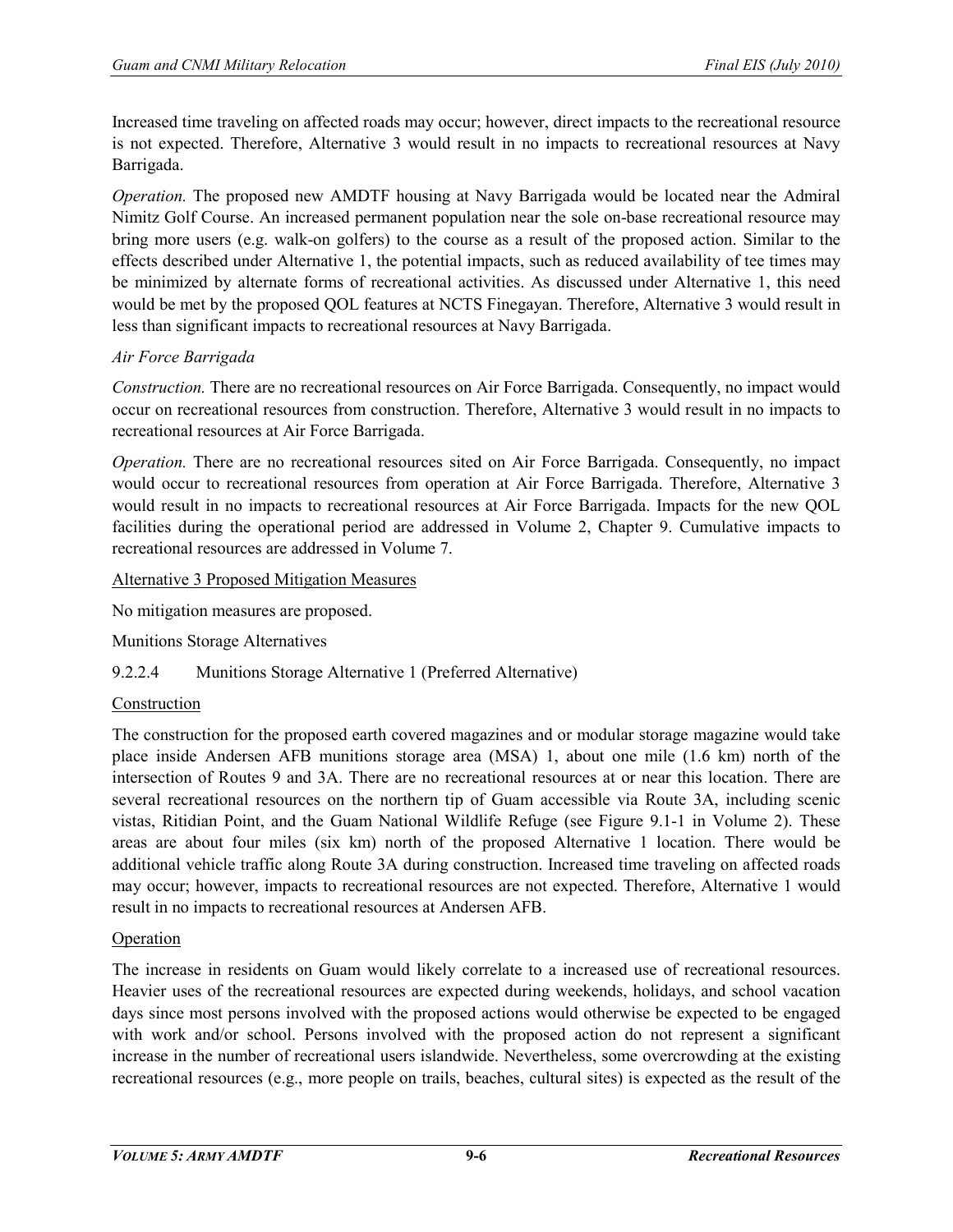presence of the new population on base. Therefore, Alternative 1 would result in less than significant impacts to recreational resources at Andersen AFB.

#### 9.2.2.5 Munitions Storage Alternative 2

Existing conditions do not vary between the three munitions storage alternatives at MSA 1. Therefore, impacts for Munitions Storage Alternative 2 are identical those described for Munitions Storage Alternative 1.

## 9.2.2.6 Munitions Storage Alternative 3

Existing conditions do not vary between the three munitions storage alternatives at MSA 1. Therefore, impacts for Munitions Storage Alternative 3 are identical those described for Munitions Storage Alternative 1.

#### **9.2.3 Weapons Emplacement Alternatives**

Detailed information on the weapons emplacements is contained in a Classified Appendix (Appendix L). An unclassified summary of impacts specific to each set of alternatives is presented at the end of this chapter.

#### **9.2.4 No-Action Alternative**

Under the no-action alternative, there would be no presence of active duty deployable Army units stationed on Guam. Recreational resources would continue to be used as they currently are. Therefore, recreational resources would not be impacted under the no-action alternative.

#### **9.2.5 Summary of Impacts**

Tables 9.2-1, 9.2-2, and 9.2-3 summarize the potential impacts of each major component – headquarters/housing, munitions storage, and weapons emplacement, respectively. A text summary is provided below.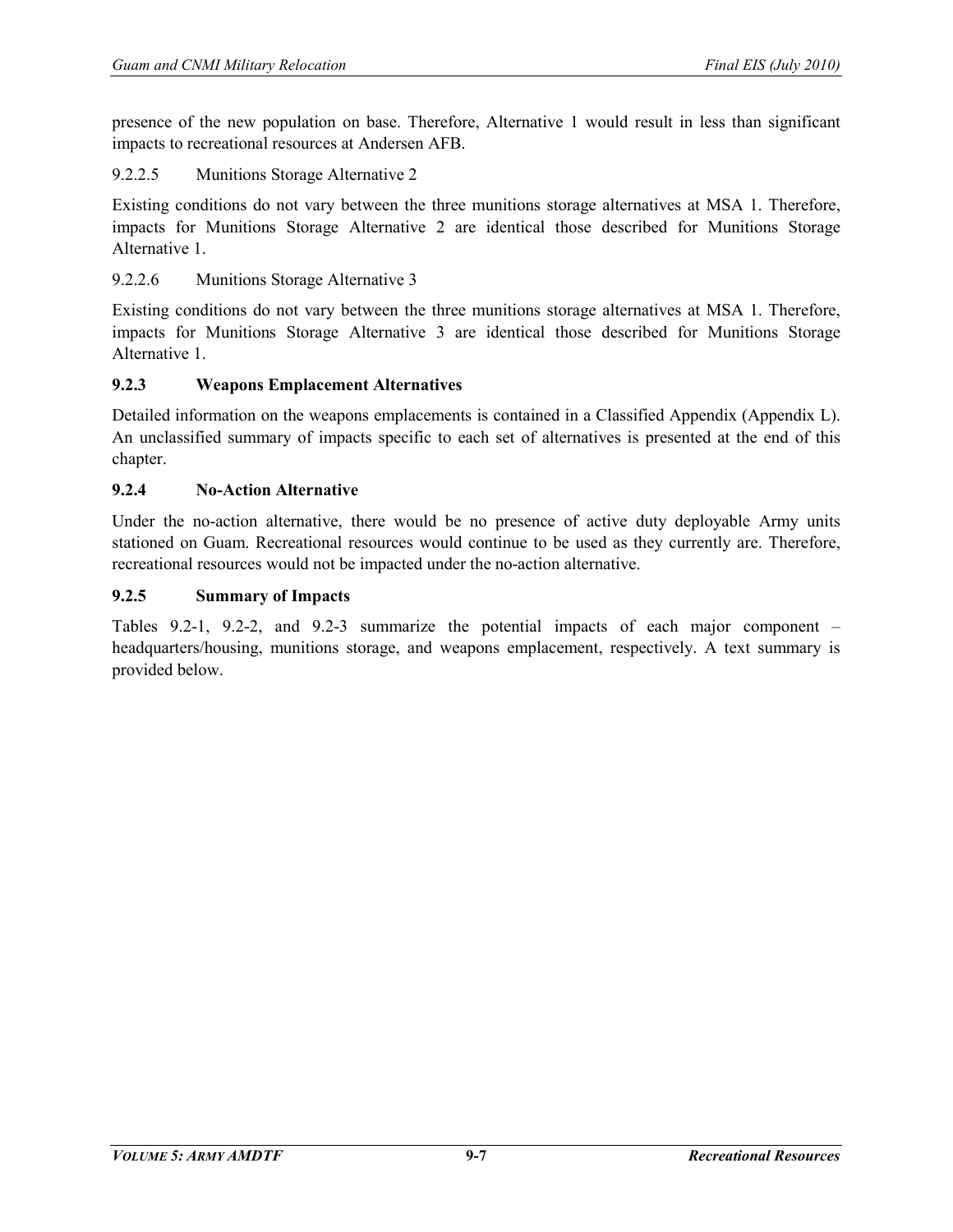| Alternative 1                                | Alternative 2                      | Alternative 3                                 |  |  |  |
|----------------------------------------------|------------------------------------|-----------------------------------------------|--|--|--|
| <b>Construction</b>                          |                                    |                                               |  |  |  |
| NI                                           | NI                                 | <b>NI</b>                                     |  |  |  |
| There would be no impacts from               | The impacts would be the same      | The impacts would be the same as<br>٠         |  |  |  |
| construction                                 | as Alternative 1                   | Alternative 1                                 |  |  |  |
| <b>Operation</b>                             |                                    |                                               |  |  |  |
| <b>LSI</b>                                   | <b>LSI</b>                         | <b>LSI</b>                                    |  |  |  |
| Increase in the number of                    | The impacts would be the same      | The impacts would be the same as              |  |  |  |
| recreational users at NCTS                   | as Alternative 1                   | Alternative 1                                 |  |  |  |
| Finegayan is likely. Users may               |                                    |                                               |  |  |  |
| experience crowding                          |                                    |                                               |  |  |  |
| <b>LSI</b>                                   | <b>LSI</b>                         | <b>LSI</b>                                    |  |  |  |
| Increase in the number of users<br>$\bullet$ | The impacts would be the same<br>٠ | The impacts would be the same as<br>٠         |  |  |  |
| and reduced availability of tee              | as Alternative 1                   | Alternative 1                                 |  |  |  |
| times is expected for Admiral                |                                    |                                               |  |  |  |
| Nimitz Golf Course at Navy                   |                                    |                                               |  |  |  |
| Barrigada                                    |                                    |                                               |  |  |  |
| NI                                           | NI                                 | NI                                            |  |  |  |
| There would be no impacts to<br>$\bullet$    | The impacts would be the same<br>٠ | The impacts would be the same as<br>$\bullet$ |  |  |  |
| recreation at South Finegayan                | as Alternative 1                   | Alternative 1                                 |  |  |  |
| and Air Force Barrigada                      |                                    |                                               |  |  |  |

## **Table 9.2-1. Summary of Headquarters/Housing Impacts – Alternatives 1, 2, and 3**

*Legend:* LSI = Less than significant impact; NI = No impact

#### **Table 9.2-2. Summary of Munitions Storage Impacts – Alternatives 1, 2, and 3**

| Alternative 1                                                                                                                         | Alternative 2                                     | Alternative 3                                          |  |  |  |
|---------------------------------------------------------------------------------------------------------------------------------------|---------------------------------------------------|--------------------------------------------------------|--|--|--|
| <b>Construction</b>                                                                                                                   |                                                   |                                                        |  |  |  |
| NI                                                                                                                                    | NI                                                | NI                                                     |  |  |  |
| There would be no impacts from<br>$\bullet$<br>construction                                                                           | The impacts would be the same<br>as Alternative 1 | The impacts would be the same as<br>Alternative 1      |  |  |  |
| <b>Operation</b>                                                                                                                      |                                                   |                                                        |  |  |  |
| <b>LSI</b>                                                                                                                            | LSI                                               | <b>LSI</b>                                             |  |  |  |
| Increase in the number of<br>$\bullet$<br>recreational resource users is<br>likely. Users may experience<br>overcrowding at resources | The impacts would be the same<br>as Alternative 1 | The impacts would be the same as<br>٠<br>Alternative 1 |  |  |  |

*Legend:* LSI = Less than significant impact; NI = No impact

#### **Table 9.2-3. Summary of Weapons Emplacement Impacts – Alternatives 1, 2, 3 and 4**

| Alternative 1                                                                                            | Alternative 2                                                               | Alternative 3                                                               | Alternative 4                                                               |
|----------------------------------------------------------------------------------------------------------|-----------------------------------------------------------------------------|-----------------------------------------------------------------------------|-----------------------------------------------------------------------------|
| <b>Construction</b>                                                                                      |                                                                             |                                                                             |                                                                             |
| <b>LSI</b><br>The existing recreational<br>resources are not in<br>proximity to the proposed<br>location | <b>LSI</b><br>The impacts would be<br>٠<br>the same as for<br>Alternative 1 | <b>LSI</b><br>The impacts would be<br>٠<br>the same as for<br>Alternative 1 | <b>LSI</b><br>The impacts would<br>٠<br>be the same as for<br>Alternative 1 |
| <b>Operation</b>                                                                                         |                                                                             |                                                                             |                                                                             |
| <b>LSI</b><br>The existing recreational<br>resources are not in<br>proximity to the proposed<br>location | <b>LSI</b><br>The impacts would be<br>٠<br>the same as for<br>Alternative 1 | <b>LSI</b><br>The impacts would be<br>٠<br>the same as for<br>Alternative 1 | <b>LSI</b><br>The impacts would<br>٠<br>be the same as for<br>Alternative 1 |

*Legend:* LSI = Less than significant impact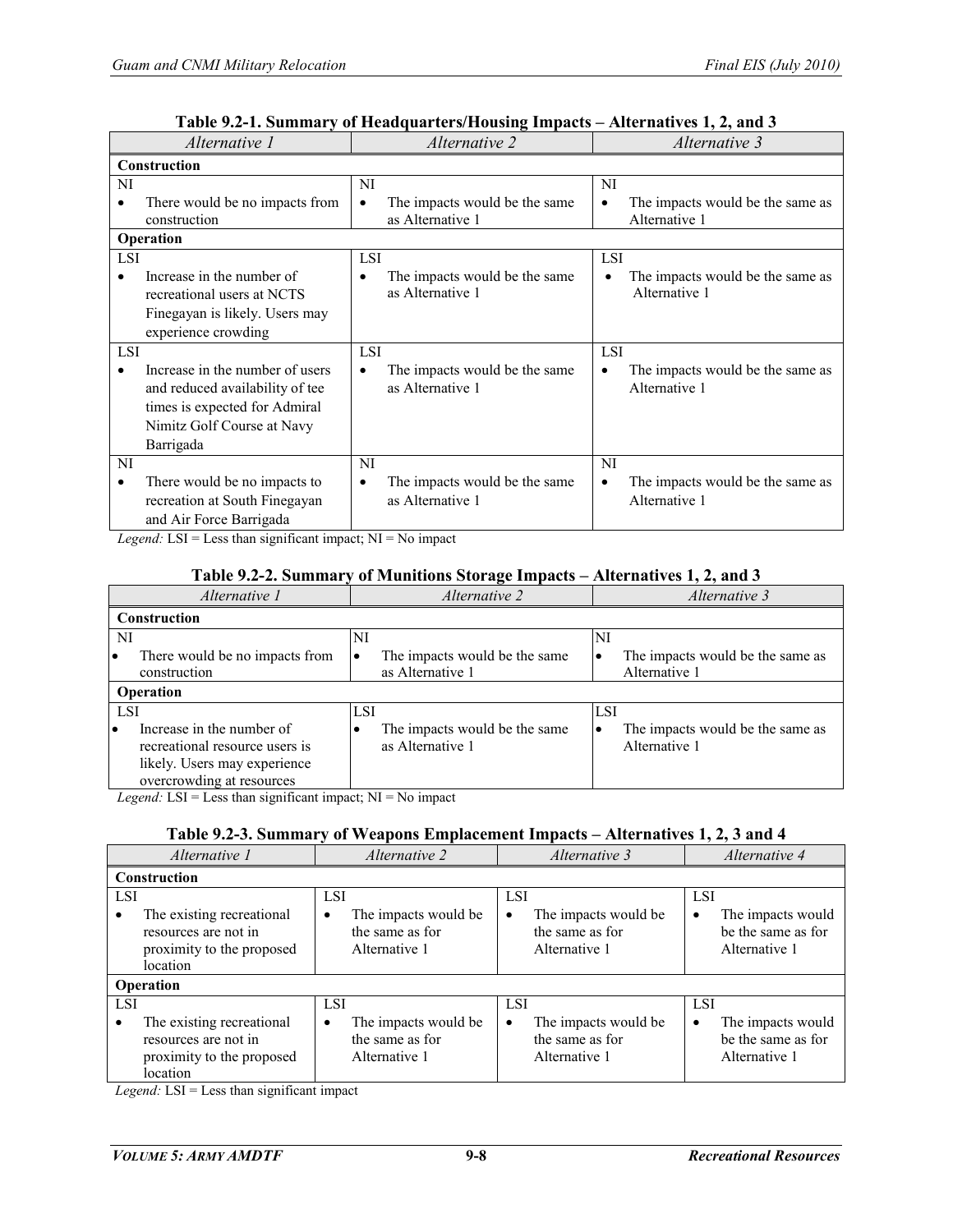#### Construction

Under all alternatives, construction activities would cause minor inconvenience to those traveling to the recreational resources at NCTS Finegayan, Navy Barrigada, and Andersen AFB; however, impacts to the recreational resource are not expected. Therefore, the proposed action would result in no impacts to recreational resources.

#### Operation

Implementation of the Headquarters/Housing Alternative 1 would result in an increase in permanent population at NCTS Finegayan and South Finegayan. As a result, the existing recreational resources in those areas would likely experience an increase in the number of users. Crowding at recreational uses may be offset by alternate and additional forms of recreational resources made available by the proposed QOL facilities. Under Headquarters/Housing Alternative 2, all proposed actions would be confined to Navy Barrigada. Similar to Alternative 1, QOL facilities would be close to housing areas; by providing alternate forms of recreational resources, potential impacts to the sole existing recreational resource at Navy Barrigada (the Admiral Nimitz Golf Course) may be offset. Installations offering different or additional recreational resources, such as NCTS Finegayan and Andersen AFB, would experience an increase in user numbers. Headquarters/Housing Alternative 3 would result in permanent population increases at both NCTS Finegayan and Navy Barrigada. QOL facilities with alternate recreational options would be provided at both locations to offset impacts to existing recreational resources.

In any scenario provided, discussion on potential impacts to the Admiral Nimitz Golf Course was included as it is one of only two golf courses on Guam with restricted use by installation personnel, retired personnel, and dependents. The implementation of any alternatives would result in an increase of installation personnel on Guam, and the Admiral Nimitz Golf Course would inevitably experience user number increase. As discussed under all alternatives, the addition of QOL facilities would complement the golf course uses by providing alternate forms of recreation for use, thereby offsetting potentially adverse impacts. Therefore, the proposed action would result in less than significant impacts to recreational resources.

#### **9.2.6 Summary of Proposed Mitigation Measures**

Table 9.2-4 summarizes the proposed mitigation measures for each action alternative.

| T apic 7.2-4. Summary or I reposed miligation measures |                                                        |                                    |  |  |  |
|--------------------------------------------------------|--------------------------------------------------------|------------------------------------|--|--|--|
| Headquarters/Housing                                   | <b>Weapons Emplacement</b><br><b>Munitions Storage</b> |                                    |  |  |  |
| <i>Alternatives</i>                                    | <i>Alternatives</i>                                    | <i>Alternatives</i>                |  |  |  |
| Construction                                           |                                                        |                                    |  |  |  |
| No mitigation measures<br>proposed                     | No mitigation measures<br>proposed                     | No mitigation measures<br>proposed |  |  |  |
| Operation                                              |                                                        |                                    |  |  |  |
| No mitigation measures<br>proposed                     | No mitigation measures<br>proposed                     | No mitigation measures<br>proposed |  |  |  |

#### **Table 9.2-4. Summary of Proposed Mitigation Measures**